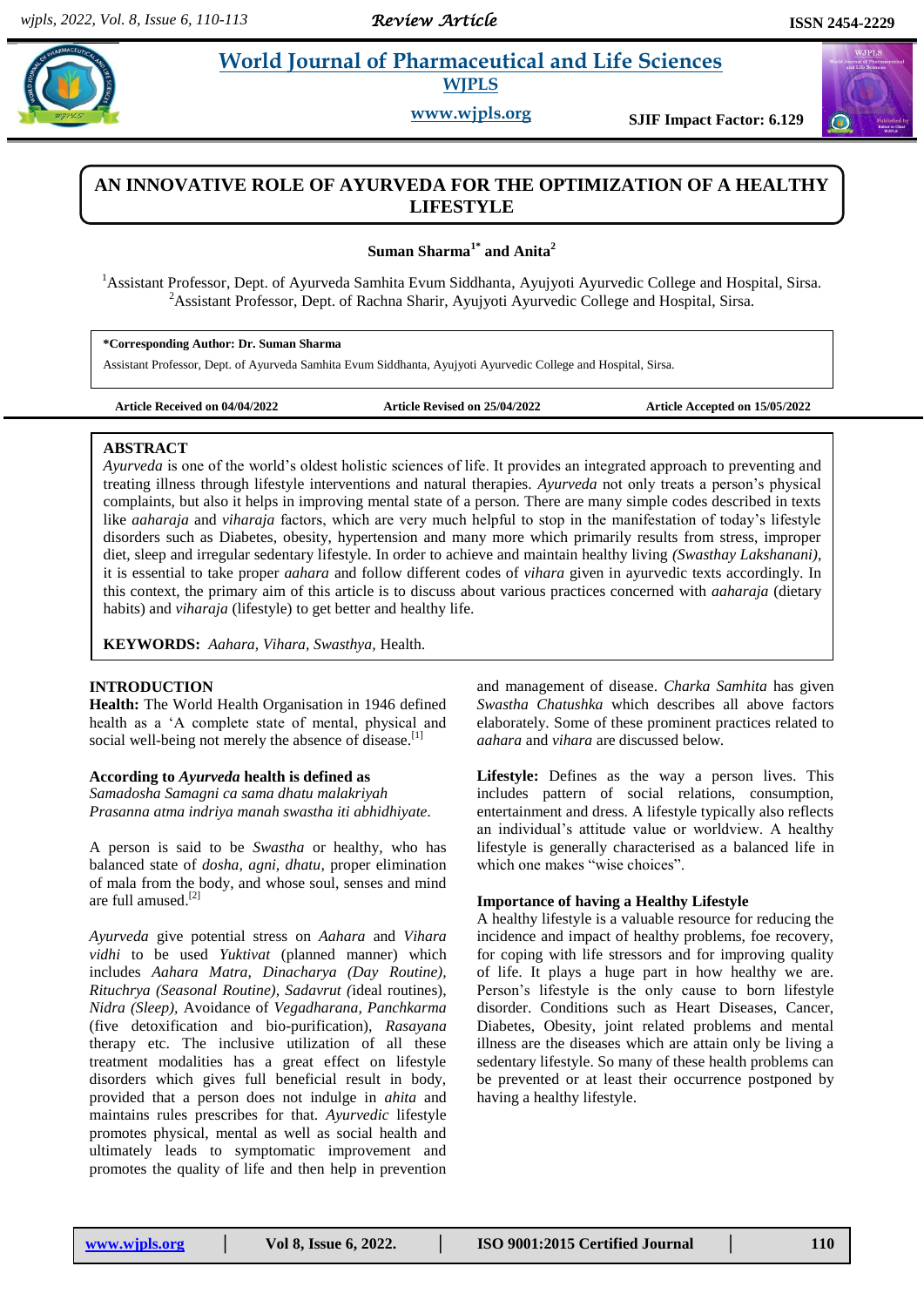#### **Components (keys) of Healthy Lifestyle described in**  *Ayurveda*

### *1. Aahara according to your Prakruti*

*"Dosha-dhatu-mala mulam hi shariram"[3]Doshas* are mainly contributes in the formation *of garbha-prakriti.*  The dosha which are predominantly present in *shukra* and *shonita* during fertilization, directly leads to formation of prakriti which never changed throughout the  $life.$ <sup>[4]</sup> Whether a person persists vataja, *pittaja*, *kaphaja, or dwandaja prakriti*, the most important element for maintaining balance is to having the diet that suits constitution or prakriti of a person.<sup>[5]</sup> Ayurvedic texts says that, the prakriti of *aaharaa* i.e., *guru-laghu, sheet-ush*ana etc. should be always opposite to the *shariraja prakriti* of a person. After having *aahara* according to different regime described in ayurveda like *ashta-aahara vidhi vishesh aayatana. [6]* and *aahara vidhi vidhana* can help person in poor health to restore balance statein many ways. Finding the right diet, based on our constitution, is the first and most important step in attaining a healthy lifestyle.

## *2. Rasayana* **Therapy (REJUVENATORS)**

A variety of ancient supplements has been described in different *Samhita"s* in context of *Rasayana* therapy which ultimately promotes the quality of healthy life. It helps to rejuvenates the body and the maintained adulthood, vitality, dynamic and energetic state. *Rasayana sevana* promotes various effects in which body feels young and refreshed.<sup>[7]</sup> Rejuvenators are not only improving the standard of healthy living but also helps to fight different chronic disease also it can be used in any stage of life, whether in children or in geriatric stage So, including *rasayana* therapy are powerful solutions to problems whatever upsets balance and health, ultimately promotes to live healthy life.<sup>[8]</sup>

### *sMatravat Aahara* **(Importance of food taken in proper quantity)**

*"Aahara"* is called as a *Mahabhaishajaya* in *Kasyapa samhita*. There is no medicine equivalent to food. If a person is taking a proper diet, it is possible to make a person disease free. Taken in Appropriate quantity, food certainly helps the individual in bringing about strength, complexion happiness and longevity without disturbing the equilibrium of *Dhatus* and *Doshas* of the body. [9] Taking *aahara* in *sama-matra* also helps to maintain digestive fire which is said to be the main cause for origin of many diseases. As described in the *Samhita"s* that *atimatra-ashan* leads to *sarvadosha-prakopa* which itself being the main cause for disease manifestation.<sup>[10]</sup> So *aahara* should be in proper quantity for having healthy and disease-free life.

### *3. Aahara* **according** *to Agni* **(Digestive fire)**

Quantity of food to be taken is decided according to digestive capacity of *Agni. [11]* If *Agni* is weak then one should take food only once or should take food in less quantity. Food taken once i.e., at one time which gets

digested completely and properly, is said to be Matra/Quantity of food to be taken.<sup>[12]</sup>

Considering four parts of the stomach, one should take food such as 2 parts of the stomach get filled by the food taken, one part to be filled by liquid matter and one part should be kept free for the "*Vayu*" to move. [13] The digestion capacity of the person which varies from person to person and so does the *Matra.* The proper quantity of food also depends upon the nature of food i.e., *Guru* and *Laghu Aahara.* If the food article is *Guru* only three fourth or half of the stomach capacity is to be filled. In case of *Laghu Aahara Dravya* excessive intake is not conducive to maintenance of the power of the digestion and metabolism.<sup>[14]</sup>

## *4. Aahara Vidhi-Vidhana (***Rules of taking food)**

Nowadays, People are well aware about what to eat, but least concern about how to eat. *Aahara* and its related codes and conducts have been long forgotten, which are responsible for manifestation of various diseases. As food along with its ways of consumption plays an important role in Etio-pathogenesis, control and prevention of disease. That's why, the standard protocols to consume food are very important. These protocols are well explained by our ancient science *Ayurveda* as *Aahara-Vidhi Vidhana.* It includes the twelve disciplines of eating as described by *Aacharya Charaka like food should be hot, unctuous,* consuming required quantity of food fulfilling the appetite, non-antagonist in potency, without talking or laughing, etc. helps in metabolism and proper digestion of food; $\left[\begin{array}{c} 15 \end{array}\right]$  so that no digestion related problems like Hyperacidity, abdominal distention Constipation will be occurred.

# *5. Virudha Aahara* **(Unbalanced diet)**

*Virudha* literally means opposition. Virudha defined as a food, drinks and medicines which dislodges dosha from its site but does not expel it out.<sup>[16]</sup> Eighteen types of *Virudha Aahara* mentioned in *Samhinta"s (Desha, Kala, Agni, Matra, Veerya Virudha* etc.). [17] Regular intake of *virudha aahara* vitiates *dosha"s* and *Rasaadi Dhatu"s* and becomes the cause for manifestation of many diseases. *Virudha Aahara* is unwholesome to body causing disturbance of digestive fire which further responsible for the production of acute and chronic poision. [18]

It affects our health completely in every aspect includes physical illnesss (skin disorders, constipation, hyperacidity, impotence etc.) and also phychosomatic disorders too. So, all those types of food which are categorised under *Virudha* should not be taken at all for having diseased free and healthy life.<sup>[19]</sup>

### **Role of** *Vihara* **in Healthy Lifestyle**

Likewise, *Aahara, Vihara* has also a great importance in to maintain healthy or disease-free life. If a person follows the regimen described below properly then many of the lifestyle disorder can never be affected to him.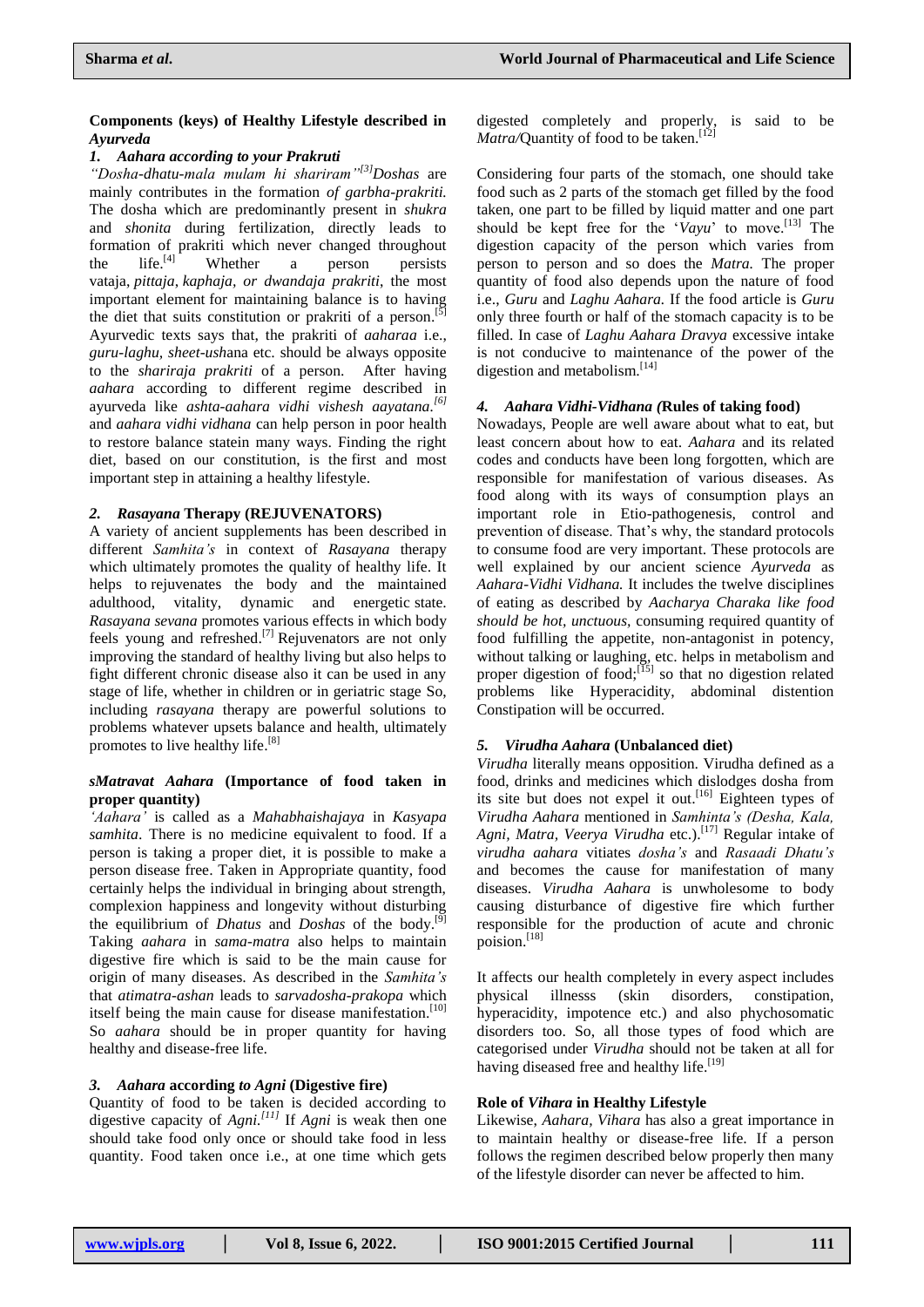# **1.** *Dinacharya* **(Daily Regimen)**

*Dinacharya* simply means day-routine or healthy and sustainable rules of lifestyle followed by a person for being healthy. [20] To achieve this, *Ayurveda* describes a specific routine in general and also focus on *Prakriti (*constitution-based) regimen of every individual. *Dinacharya* practises include waking up early in the morning, elimination of our natural wastes, maintaining oral hygiene (cleaning teeth and tongue, gargling etc.), exercising regularly, body massage, bathing, clothing, eye care, nasal care, etc.[21] *Dincharya* is a concept in ayurveda that looks at the cycles of nature and bases daily activities around these cycles which is useful for promoting health to a great context and also offers to prevent many lifestyle disorders by keeping *dosha"s* in balanced state.

### **2.** *Ritucharya* **(Seasonal regimen)**

*Ritucharya* is the ancient ayurvedic practice and is comprised of two words, *"Ritu"* which means season and *"Charya"* which means Regimen.<sup>[22]</sup> It consists of ayurvedic diet routine lifestyle pattern to cope with the both physical and mental impacts caused due to seasonal changes It enables person to increase physical and mental strength to fight with seasonal diseases and keeps fit and healthy throughout the year. There is a link between dosha"s and *ritu*, so to pacify the vitiated dosha"s in its respective *ritu* one has to eat diet and follow the same routine as described in texts for having diseased free or healthy life.

# **3.** *Nidra* **(sleep)**

The three main pillers of life is *aahara, nidra* and *brahmacharya* are termed as *traya-upstambha,* which plays an important role in maintenance of health in human beings.<sup>[23]</sup> Ayurveda explains many benefits of having proper sleep that happiness and sorrow, strength and weakness, growth and wasting, virility and impotence, even Knowledge and ignorance and last one the most important is the survival of life is completely depending on the sleep. [24] So *nidra* is the most essential factors responsible for a healthy life. Good sleep adds quality to the life. *Ayurveda* describes many rules regarding sleep like when to sleep, whom to sleep, whom not to sleep, how much time a good sleep comprises etc. because a quality sleep nourishes and re-energised our body and mind status.<sup>[25]</sup> Therefore, it is necessary to have a good sleep for maintaining healthy and joyful life.

### **4.** *Sadvritta* **(Code of Conduct)**

Literal meaning of *Sadvritta* is good behaviour*.* A balanced state of body, mind, social and spiritual wellbeing is called as health. In order to get this, there are certain code of conduct describe in ayurveda known as *Sadvritta.* It includes ethical, social, mental, moral, and physical conduct which improves the complete health and well-being of individuals. It can be categorised under *Adravyabut-chikitsa* in which without using a drug, person can attain healthy and peaceful life. *Sadvritta* explains many codes of conduct such as avoiding being

greedy, always be honest & truthful, having morals, and avoiding hatred and jealousy. [26] Also maintaining general hygiene, diet, exercise, and sexual life and can prevent both physical and mental lifestyle disorders.

# **5.** *Yoga* **&** *Dhyana* **(Meditation)**

*"Yoga"* in Sanskrit means "union". It means the act of combining the body with the mind through exercise.<sup>[27]</sup> Different types of *yogasana* have been described in *ayurvedic* texts in general and some are according to diseases. Dhyana improves your concentration, mind stability, grasping power, spiritual believe and helps to achieve mental peace. Regular practicing of yoga helps to improve digestive fire, stamina and immunity which ultimately makes body resistant against several diseases and makes individual healthier.

## **Regular use of** *Panchkarma* **techniques**

*Panchkarma* is the most advantageous treatment method describes in *ayurveda* which is helpful to detoxifies the body and mind, and also balances the physiological functions. [28] It removes vitiated *doshas* from the nearest possible route to attain the equilibrium of *dosha, dhatu* and *mala* in the body and rejuvenates the body cells and tissues causing delayed ageing. It is clearly mentioned in texts that the vitiated *doshas* which are treated by *shaman chikitsa* can be reoccur but *shodhana chikitsa*  works on to complete eradication of disease from its roots itself. [29] In simple words *panchkarma* rejuvenates and strengthens the body and improves immune system which ultimately helps to keeps body free from all types of lifestyle diseases and makes it healthier.

# **CONCLUSION**

Prevention is better than cure and this can be achieved only by following different *ayurvedic* regimen. These *Ayurvedic Aahara* and *Vihara,* if practised daily, it will definitely give excellent results in the prevention or cure of diseases which is the primary goal of ayurveda. It helps to live healthy joyful, and diseased free life. Many physical and mental disorders are arising in number dayby-day due to having sedentary lifestyle and complete negligence of ideal dietary and behavioural pattern and in this regard *ayurveda* not only corrects it completely but also treat its root cause with no any side effects and complications.

### **REFERANCES**

- 1. K. Park, Preventive And Social Medicine,  $26<sup>th</sup>$  ed. Pune: M/s Banarsidas Bhanot Publishers, 2021; Pp 14.
- 2. Shastri Ambikadutta, Sushruta Samhita, 1<sup>st</sup> ed. Varanasi: Chaukhambha Sanskrit Sansthan, 2021; Pp84.
- 3. Shastri Ambikadutta, Sushruta Samhita, 1<sup>st</sup> ed. Varanasi: Chaukhambha Sanskrit Sansthan, 2021; Pp73.
- 4. Shastri Ambikadutta, Sushruta Samhita, 1<sup>st</sup> ed. Varanasi: Chaukhambha Sanskrit Sansthan, 2021; Pp49.